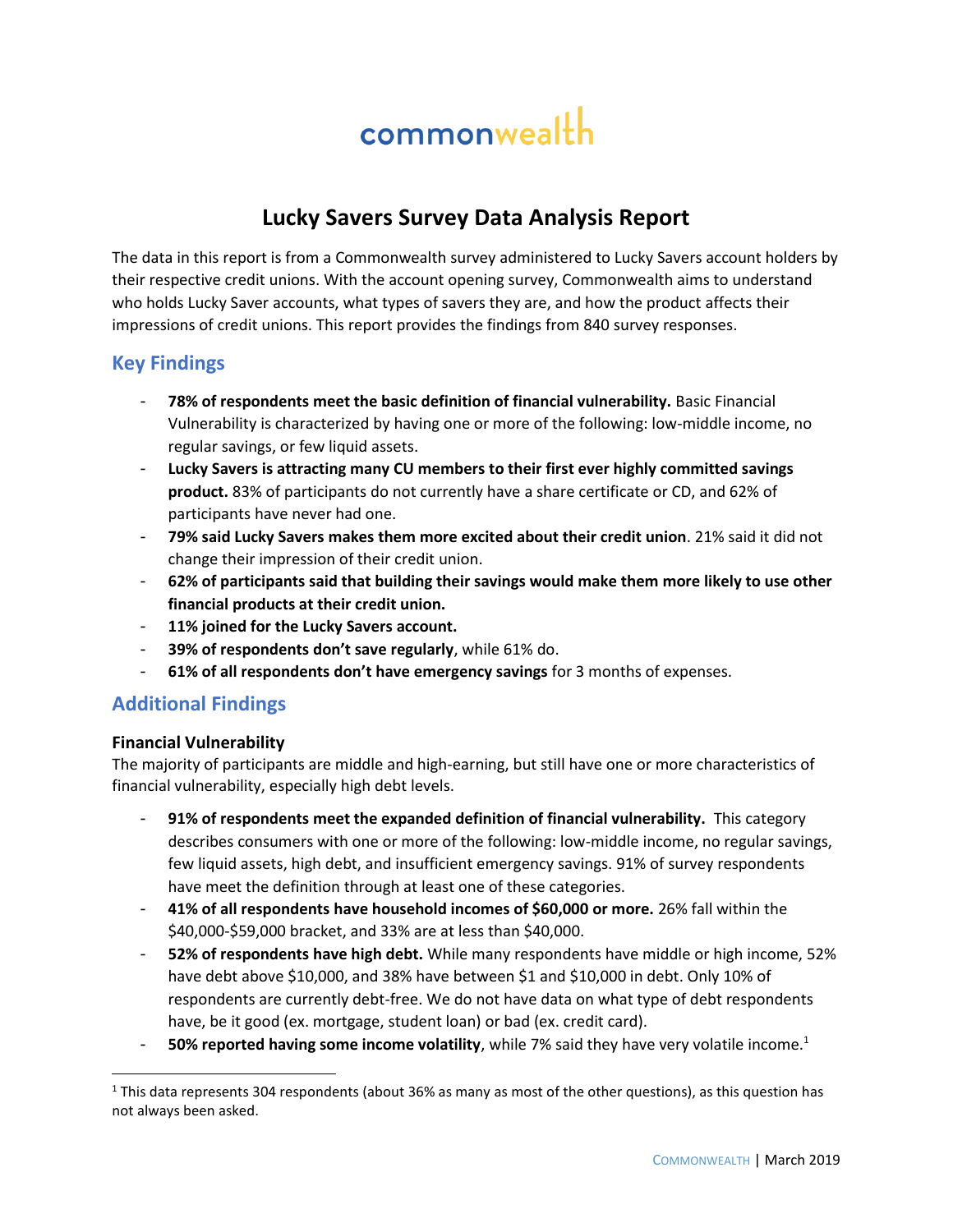# commonwealth

#### **Effects on Consumer Relationship with Credit Union**

Lucky Savers is strengthening the relationship between credit unions and their current members who open accounts. In addition, Lucky Savers is attracting some new members to CUs.

- **The majority of respondents (78%) first heard about Lucky Savers from their credit unions.<sup>2</sup>** 85% of participants were already members of their credit union before they opened a Lucky Savers account.

#### **Demographics**

Lucky Savers survey respondents are typically middle-aged adults and older. Most are white, female, and currently have no dependent children.

- **33% of respondents are 55 or older**, 37% are between 35 and 54, and 31% are 34 or younger.
- **The majority of respondents identify as female, at 72%.** Meanwhile, 27% are male, and 1% of respondents preferred not to answer.
- **The base demographics are 82% white, 9% African American**, **3% Hispanic/Latino**, **2% Asian,**  and 4% respondents of other races and ethnicities. These demographics should be contextualized according to the racial and ethnic data from the counties where Lucky Savers is offered.
- Most respondents have no dependent children (67%). About a fifth of respondents (21%) are married or partnered with dependent children. 12% are single parents.

### **Methodology**

 $\overline{\phantom{a}}$ 

The analysis in this report comes from Lucky Saver survey responses that were collected from October 2015 through March 2019. Out of 862 survey responses (14.5% of all accountholders), 840 responses (97%) were used in our analysis. Survey responses were omitted from our analysis if they provided insufficient information. The table on the following page outlines survey participation rates by credit  $union<sup>3</sup>$ :

<sup>&</sup>lt;sup>2</sup> This data represents 300 respondents (36%). The question revealing how consumers heard about Lucky Savers was added to the new survey beginning in April 2016.

<sup>&</sup>lt;sup>3</sup>819 of 840 (97%) respondents provided the name of their credit union